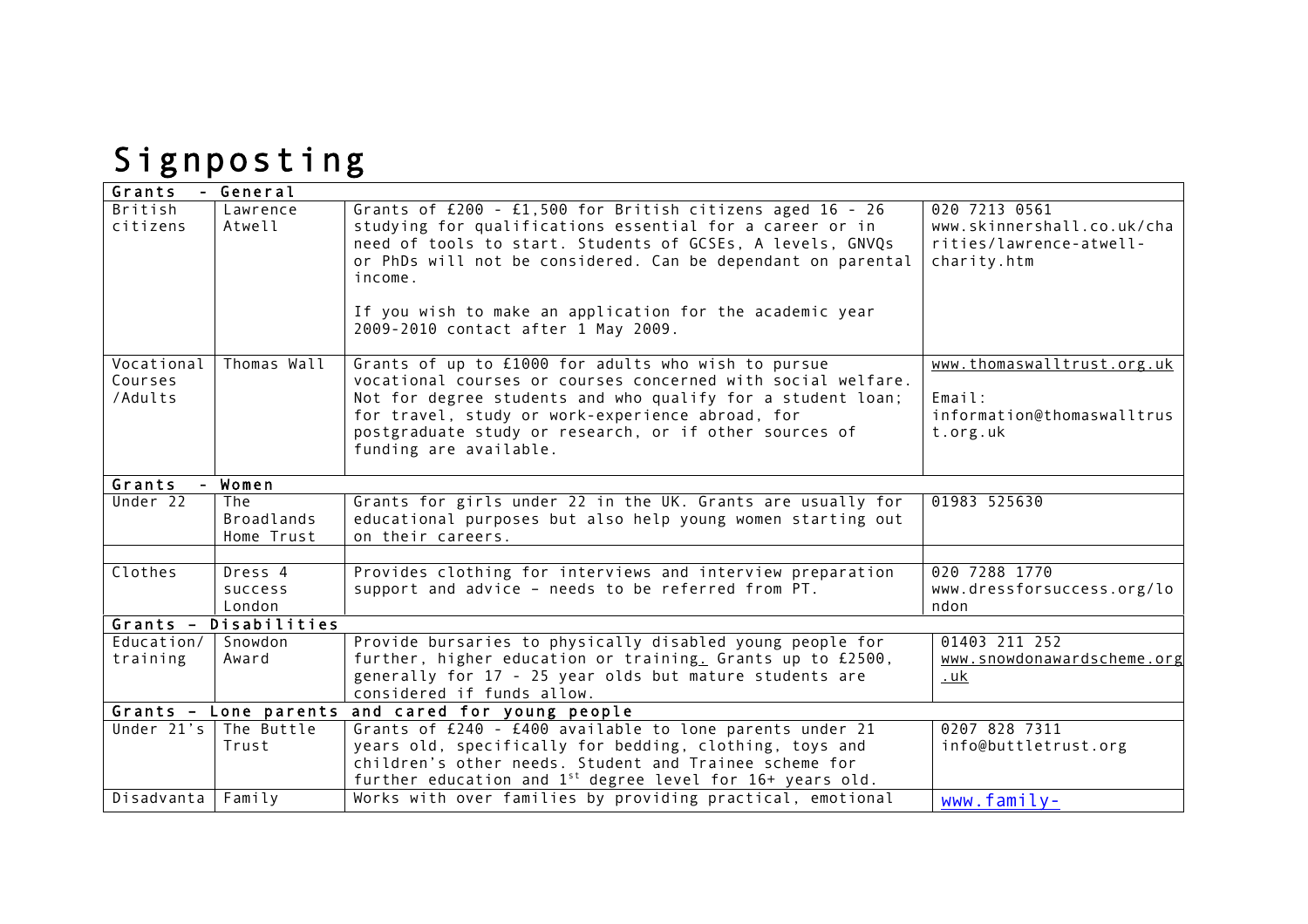| Disadvanta  <br>ged and<br>socially<br>isolated<br>families | Family<br>Action | Works with over families by providing practical, emotional<br>and financial support through over 100 services based in<br>communities across England. Also awards educational grants<br>and information service. Tackles some of the most complex and<br>difficult issues facing families today - including domestic<br>abuse, mental health problems, learning disabilities and<br>severe financial hardship. | www.family-<br>action.org.uk                          |  |
|-------------------------------------------------------------|------------------|----------------------------------------------------------------------------------------------------------------------------------------------------------------------------------------------------------------------------------------------------------------------------------------------------------------------------------------------------------------------------------------------------------------|-------------------------------------------------------|--|
| Grants - Homeless                                           |                  |                                                                                                                                                                                                                                                                                                                                                                                                                |                                                       |  |
| Over 18's   Crisis<br>Self<br>employment                    |                  | The Changing Lives Awards are grants of up to $£2500$ for over<br>18s, single homeless people, or for those who have<br>experienced homelessness in the past five years. Examples<br>incl course fees or tools for self employment. Next<br>Application rounds 26 January - 13 March 2009 and 25 May - 3                                                                                                       | 0844 251 0111, or<br>changing.lives@crisis.org<br>.uk |  |

| Entitlements      |                        |                                                                                                                                                                                                                                                       |                                            |
|-------------------|------------------------|-------------------------------------------------------------------------------------------------------------------------------------------------------------------------------------------------------------------------------------------------------|--------------------------------------------|
| Over $19's$   ALG |                        | Adult Learning Grant -Must be studying more than 12hours per<br>week, must be first full level 2 or 3 qualification. Not<br>eligible if claiming 'out of work benefits' ie JSA or Income<br>support                                                   | 0800 121 8989<br>www,direct.gov.uk/EMA     |
| $16, 17 + 18$     | EMA                    | Education Maintenance Allowance - Up to £30 per week to help<br>with learning costs, incl. travel, books etc. Amount is<br>calculated by household income. For young people who have<br>left or are at risk of leaving full time education or on E2E. | 0800 121 8989<br>www.direct.gov.uk/EMA     |
| <b>Benefits</b>   |                        |                                                                                                                                                                                                                                                       |                                            |
|                   | Benefit                | Information and advice for people with disabilities and their<br>Enquiry Line   carers about social security benefits and how to claim them                                                                                                           | 0800 882 200                               |
|                   | CAB                    | Citizens Advice Bureau information and advice on benefits                                                                                                                                                                                             | www.adviceguide.org.uk/in<br>dex/life/     |
|                   | Benefit<br>Entitlement | This website calculates what benefits an individual is<br>entitled to.                                                                                                                                                                                | http://www.entitledto.com/d<br>efault.aspx |

| Loans            |                                                                                                                                                                                                                                                           |                                                           |
|------------------|-----------------------------------------------------------------------------------------------------------------------------------------------------------------------------------------------------------------------------------------------------------|-----------------------------------------------------------|
| Over 18's Career | Loans of $£300 - £8,000$ available to individuals who are<br>Development   taking part in part/full time vocational study towards<br>employment. Applicants must be over 18 years old. The<br>course must be up to 1 or 2 years in length. While studying | 0800 585 505<br>www.lifelonglearning.co.u<br><u>k/cdl</u> |